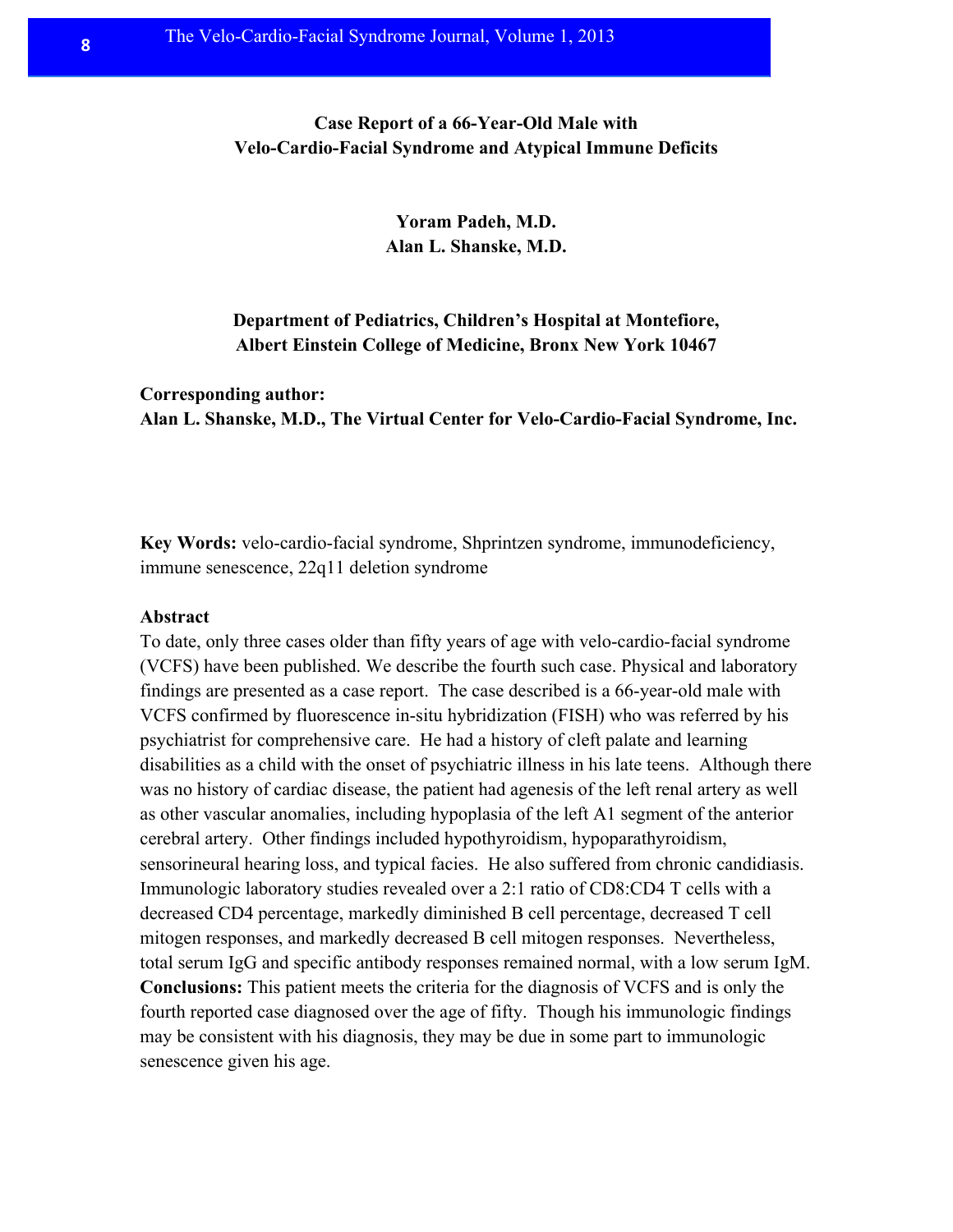#### **Introduction**

The velo-cardio-facial syndrome (VCFS) was first described in 1978<sup>1</sup> with hundreds, perhaps even thousands of cases being described in the literature since. The population prevalence has been reported to be between 1:1600 and 1:2000 in medically sophisticated countries.<sup>2,3</sup> A de novo deletion from chromosome 22 at the q11.2 band resulting in a haploinsufficiency of approximately 40 genes causes the syndrome. Once present, the inheritance pattern is autosomal dominant.<sup>4</sup> Though its name suggests that patients with VCFS commonly present with a variety of genetic defects involving the soft palate (velum), the heart (cardiac) and the face (facies), patients can present with defects from an array of approximately 200 anomalies.<sup>5</sup> Anomalies include tortuous blood vessels, delayed growth, cognitive impairment, psychiatric disorders, transient neonatal hypocalcemia, and sensorineural hearing deficits.<sup>6</sup> Typically, developmental defects related to the third and fourth branchial pouches, leading to thymic aplasia or hypoplasia as well as hypoparathyroidism and hypocalcemia have been ascribed to cases of DiGeorge sequence (DGS). Because DGS is an etiologically heterogeneous developmental sequence, individuals with VCFS may present with immune disorders, including variable combinations and impairments of T cell production, T cell function, and humoral immunity.<sup>7</sup> Most commonly, VCFS cases demonstrate lower  $T$  cell populations, but normal or slightly diminished  $T$  cell function and humoral immunity.<sup>8</sup> As with hypocalcemia, immune defects are more pronounced in infancy and usually resolve with age. Unlike cases with DGS in whom there is complete thymic aplasia potentially requiring thymic or bone marrow transplants,  $9,10,11$  similar therapies are not commonly used in VCFS.

The clinical spectrum of VCFS patients ranges from neonatal death from a complicated congenital heart defect to transient hypoparathyroidism to hypernasal speech. Series of published cases often reflect the authors' discipline and may show an ascertainment bias. Phenotypes in adults are less frequently reported. There have been few reports in adults over 18 years of age and only three cases over 50 years have been described in detail.<sup>12,13,14</sup> We describe the phenotype and in particular the vascular and immunologic findings in a 66-year-old man.

#### **Case Report**

A 66 year-old man only recently diagnosed with VCFS was referred by his psychiatrist for comprehensive care. He was the 7 pound 8 ounce product of a full-term uneventful pregnancy delivered with the aid of forceps. The family history was not significant as far as is known and both of his parents were deceased. There were no reported neonatal problems. A cleft palate was repaired at 4 or 5 years of age. He did poorly at school and was enrolled in a vocational high school where he became a management problem. He was then kept at home until his first psychiatric hospitalization at 16 or 17 years of age. He had recurrent hospitalizations for his psychiatric illness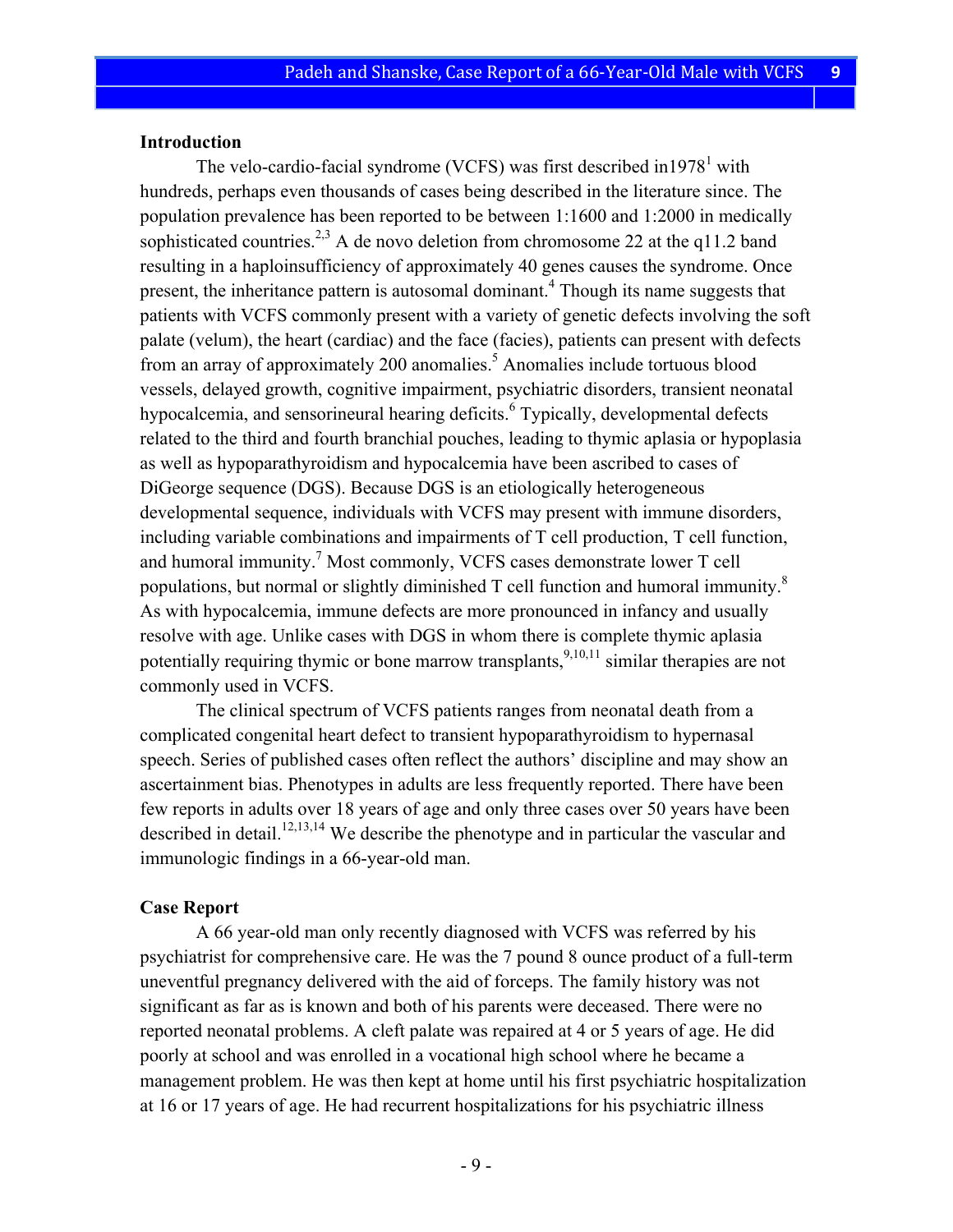through adulthood, most recently in 1999. He demonstrated low-frequency sensorineural hearing loss and bilateral cataracts. There was no history of cardiac disease. He had left renal agenesis and recently had surgery for prostatic hypertrophy. He had a seizure disorder treated successfully with valproic acid. He was being treated for hypothyroidism and hypoparathyroidism. He had pancytopenia thought to be related to a myelodysplastic syndrome. He has thrombocytopenia without giant platelets or a bleeding diathesis. Imaging in the past revealed basal ganglia calcifications and he had chronic candidiasis, both of which conditions are associated with hypoparathyroidism. FISH was done at 64 years of age because of his facial appearance and his complex history and confirmed the presence of a deletion at 22q11.2 using the TUPLE1 probe.

His most recent psychiatric evaluation was done because of aggressive and abusive behaviors. He was referred from the group home in which he had lived since 1986 with four other developmentally delayed adults and where he attended a day treatment program. He was occasionally involved in fights with his roommates that escalated to the point where 911 had to be called to stabilize the situation. He was verbally abusive, suspicious, threatening and provocative. He was occasionally flirtatious with attractive women. Mostly, he appeared to be in a state of mild depression. His family reported that his overall level of functioning regressed many years ago when he started on antipsychotic drugs. During his mental status examination, he sat quietly. His affect was blunted and his mood was euthymic. His speech was a "word salad" of phrases that were hard to understand and more difficult to interpret. He did not seem preoccupied with internal stimuli and paranoia was not discernible. His psychotropic medications on referral were Seroquel, Depakote, and Cogentin. His psychiatric diagnosis was schizoaffective disorder and moderate cognitive impairment. He obtained a Verbal Scale IQ of 58, a performance scale IQ of 64 and a Full Scale IQ of 58 on the Wechsler Adult Intelligence Scale – Revised.

His physical examination revealed a bald adult male (photos could not be shown because of lack of consent). His weight was 66.7 kg and his height was 165 cm. The head circumference was 58 cm, the outer canthal distance was 10.5 cm and the inner 2.75 cm. The eyelids were hooded and the pinna were normally shaped and positioned. The nasal tip was broad and bulbous. He was edentulous and wore an upper dental plate. The palate was intact except for a bifid uvula. Bilateral carotid bruits were audible and he had extensive varicosities of both lower extremities extending from the ankle to the crura (Fig. 1). The digits were not tapered and there was no Raynaud's phenomenon. His affect was dull, his speech mostly unintelligible and he wore a diaper. He had a shuffling gait and there were no focal sensorimotor deficits. His medications included levothyroid, dihydroxytachosterol and vitamin D.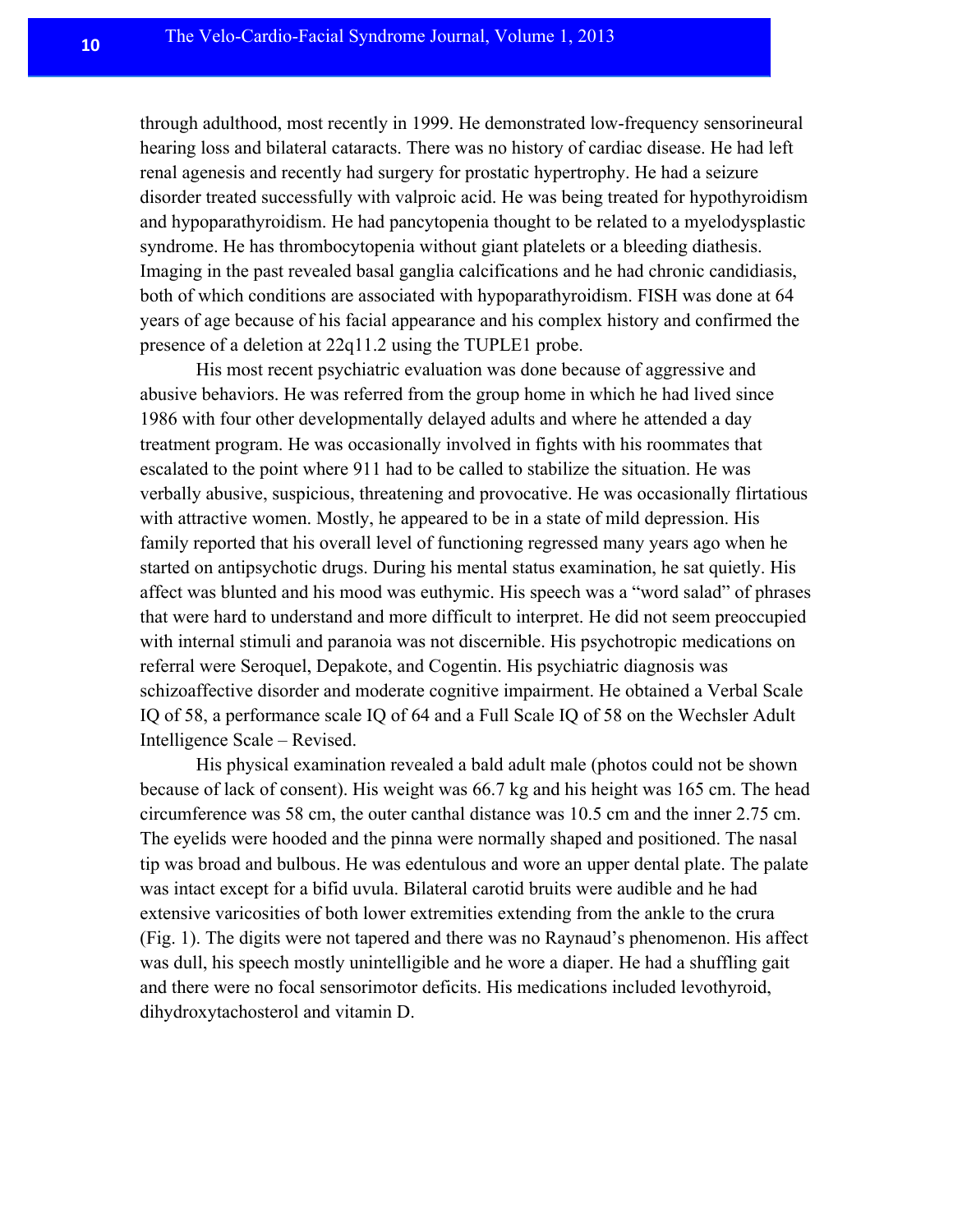**Figure 1.** Varicosities on the patient's leg



Laboratory studies revealed a TSH of 0.82 uU/mL (0.40-4.60), free T4 0.60 ng/dL, PTH (intact) 4.9 pg/ml. His platelet count was 94,000/uL. Venous duplex Doppler showed no evidence of deep or superficial vein thrombosis and spectral Doppler waveform analysis demonstrated a normal phasic venous flow pattern in the lower extremities. An echocardiogram was normal. An EEG was interpreted as abnormal because of slow background activity and an excess of diffuse irregular theta slow waves during wakefulness, indicative of diffuse cerebral dysfunction. A renal ultrasound showed no left kidney. An MRI of the brain showed more cerebral atrophy then expected for age, dilated ventricles, and possible mild underlying hydrocephalus. There was extensive periventricular and other white matter changes noted bilaterally in a pattern consistent with small vessel ischemic disease. Small cysts were noted in both basal ganglia as well as adjacent to the head of the left lateral ventricle and near both temporal horns. An MRA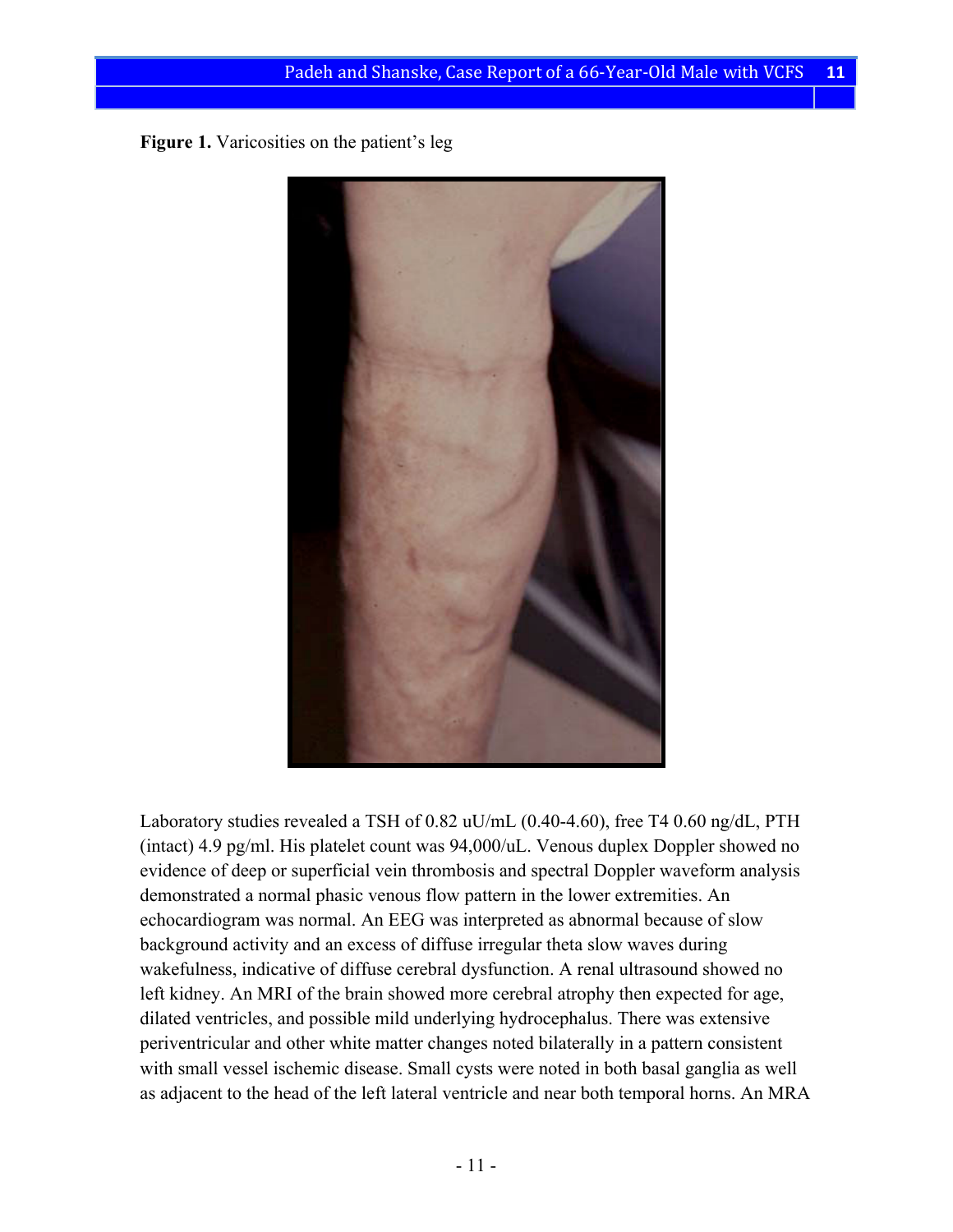of the head and neck showed hypoplasia of the left A1 segment of the anterior cerebral artery, approximately 60% stenosis of the right internal carotid artery, and a left dominant vertrebral artery. The left carotid system was complex with possibly duplicated vessels.

Lymphocyte studies showed a reversed CD4/CD8 T cell ratio of 0.40 (0.13-4.49) with 450/22% CD4 T cells/uL (395-1495/34-57%) and 1134/69% CD8 T cells/uL (76- 860), and B cells [CD3/CD19] 3% (7-26%). Serum immunoglobulins revealed IgG 1260 mg/dL (844-1912), IgA 159 mg/dL (68-423), and IgM 28 mg/dL (50-196). Specific antibody titers were all positive to measles, mumps, and rubella (MMR), and high titers were mounted to seven of twelve pneumococcal serotypes (> 4 ug/mL). Mitogen responses are reported in table 1.

| Primary<br><b>Target</b><br><b>Cells</b> | <b>Mitogens</b>   | <b>Patient</b> |           | <b>Control</b> |     | <b>Normal Ranges</b> |            |
|------------------------------------------|-------------------|----------------|-----------|----------------|-----|----------------------|------------|
|                                          |                   | <b>CPM</b>     | <b>SI</b> | <b>CPM</b>     | SI  | <b>CPM</b>           | <b>SI</b>  |
|                                          | <b>Background</b> | 243            |           |                |     | 57-274               |            |
| T cells                                  | <b>PHA</b>        | 49,579         | 204       | 78,119         | 397 |                      | 118-354    |
| T cells                                  | CON A             | 21,368         | 88        | 102,479        | 520 |                      | 106-339    |
| $T + B$                                  | <b>PWM</b>        | 4,408          | 18        | 23,471         | 119 |                      | $21 - 100$ |
| <b>B</b> cells                           | <b>STAPH A</b>    | 5,518          | 23        | 26,855         | 136 |                      | 38-137     |

**Table 1.** Mixed Lymphocyte Mitogen Responses

**PHA** = Phytohemagglutinin (red kidney bean), **CON A** = Concanavalin (Jack bean), **PWM** = Pokeweed mitgen (Pokeweed), **STAPH A** = Cowan Staph A+ (*Staphylococcus aureus* Cowan I, producing protein A), **CPM** = Counts per minute  ${}^{3}H$  thymidine uptake, **SI =** Stimulation index ([stimulated cells cpm] divided by [background unstimulated cells cpm]).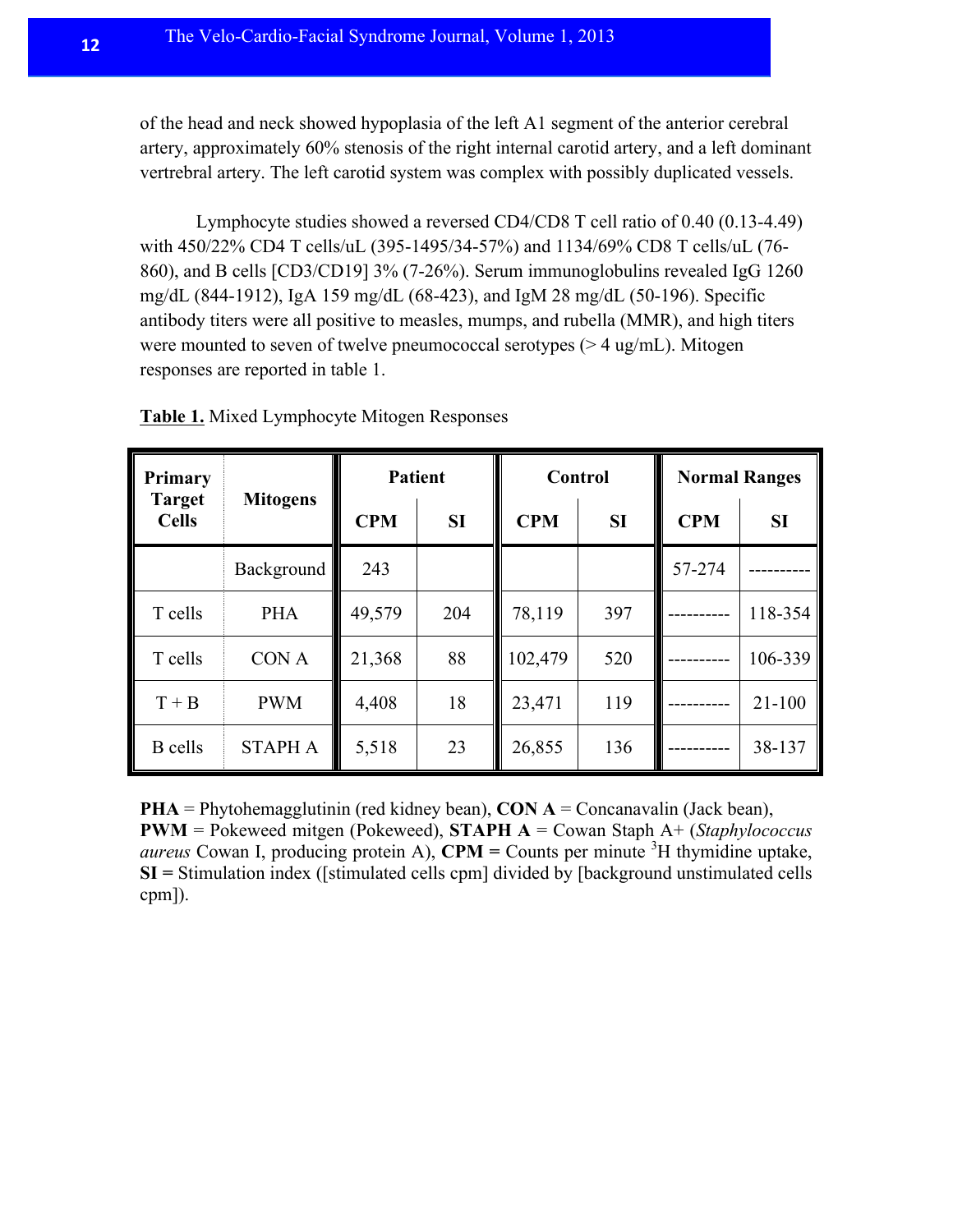#### **Discussion**

Our patient meets the clinical criteria for VCFS first described by Shprintzen in  $1978<sup>1</sup>$  and since noted for its variable phenotype and lack of genotype-phenotype correlation. Most phenotypic studies of VCFS to date have ascertained pediatric populations through cardiac or craniofacial programs. The largest attempt to publish a series of patients that would decrease this bias of ascertainment was the European collaborative study by Ryan at al.,  $1997$ <sup>12</sup>. The authors were able to include a total of 558 patients from participating centers. Of the 534 patients for which ages were given and after having excluded 10 fetuses, only 11% of patients were 18 years or over and the oldest patient was 51. Developmental data was available for 338 patients and indicated abnormal development in 68% of children and adults. Eleven of the 61 adults over 18 years had a psychiatric disorder. In general, the authors concluded that the adult group, primarily parents of VCFS children, had less severe cardiac and developmental problems. The oldest reported adult in the literature, age 52, was described by McDonald-McGinn et al.<sup>14</sup> who emphasized the clinical variability of this disorder especially in their unselected cohort of patients. The authors identified 19 adults through an affected relative and found none had a congenital heart defect and useful facial features included hooded eyelids and bulbous nasal tip. Educational histories revealed that 67% graduated high school though many had learning difficulties. Occupational data indicated that most females were housewives and that most males worked in service industries. Additional studies of adults with the 22q11 deletion syndrome are necessary to delineate the adult phenotype and to better understand the natural history of the disease. The most comprehensive review of the subject to date<sup>13</sup> reported on only a single adult over 50 years of age. The authors concluded that adults had lower rates of congenital heart defects (305 versus 75%), higher rates of palatal anomalies (88% versus 15%) and learning difficulties (94% versus 79%) and psychiatric conditions (36% versus 18%). The most common physical findings were minor facial anomalies. Bassett et al.<sup>15</sup> attempted to delineate a schizophrenic subtype or phenotype in 22q11 adults with schizophrenia. Only additional signs such as temper outbursts, impulsivity, and physical aggression were noted. Some features, especially a bulbous nasal tip, may become more manifest with age while others may become less apparent.

Immunologically, our patient demonstrated an inverse ratio of CD4/CD8 T cells with a diminished CD4 population. It is important to note in the patient's history both his hypoparathyroidism and his chronic candidiasis. The former may be related with defects in the development of the 3rd and 4th branchial pouches, leading to a suspicion of altered thymic development and therefore diminished T cell populations and function. The latter may be a marker of decreased T cell function, and hence the inability to clear candidal infections. Both taken together speak towards decreased T cell functionality, which is somewhat confirmed by his decreased T cell mitogen responses, although one would expect worse results. One study compared the T cell populations of patients with DGS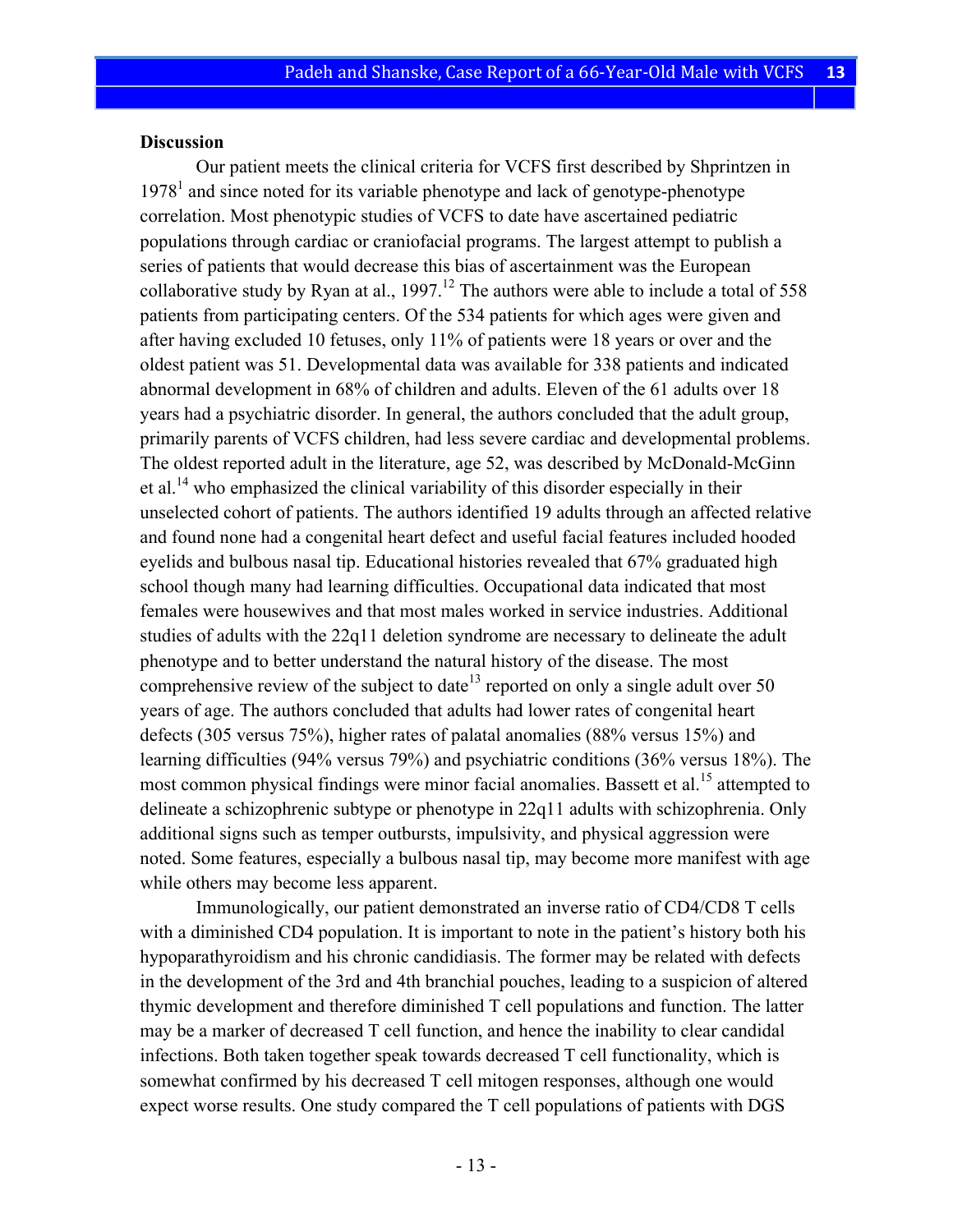and VCFS with matched controls and found both the DGS and VCFS patients were found to have significantly diminished total T cell populations (CD3) compared to controls, with no difference in CD4 T cell populations but decreased CD8 T cell populations compared with controls.15 This differs significantly from our patient who has an increased CD8 population and a decreased CD4 population. Since the variability of thymic defects and subsequently T cell abnormalities remains high in VCFS, this finding does not exclude the possibility that the T cell abnormality is related to VCFS.

The other striking feature of his immune workup is a marked reduction in his B cell population and mitogen responses. Given this, one would expect some combination of low serum immunoglobulins (namely IgG) and diminished or absent specific antibody responses. However, he demonstrated a normal quantity and specificity of antibodies. In diseases with thymic defects, B cell dysfunction generally reflects the inability of the T cell population to appropriately stimulate B cell maturation and development, particularly in the germinal centers of lymph nodes, as is the case in some familial DGS patients with selective polysaccharide antibody deficiency.<sup>17</sup> Another study suggests that DGS (and VCFS) patients can generate specific antibody responses and have normal B cell populations with normal mitogen responses despite diminished T cell populations; their T cells function appropriately.<sup>18</sup> Our patient differs from this paradigm with significantly low B cell numbers and mitogen responses but intact immunoglobulin levels and specific antibody responses. Regardless of the fact that the high variability of immune defects in VCFS prevents us from ruling out VCFS entirely as the cause, we believe that the unusual humoral immunity profile of our patient, as well as the disparity of his T cell findings compared to the study by Pierdominici et al.,  $17$  may be better explained by immunologic senescence.

In conjunction with thymic involution, T cell proliferation declines with age, as demonstrated in vitro with mitogen responses, and in vivo with delayed-type hypersensitivity responses. It has been suggested that this is due to reduced IL-2 production as well as decreased expression of high-affinity IL-2 receptors after stimulation.<sup>19</sup> A study of 11 healthy elderly subjects, 173 nursing-home residents, and 34 healthy young adults, found variability in memory B cell fractions of the older subjects similar to those of young patients with common variable immune deficiency (CVID).<sup>20</sup> Moreover, due to a lower population of naïve lymphocytes in older individuals, clonal expansion of existing memory T and B cells accounts for lymphocyte responses in the elderly.<sup>21</sup> Of note, CD8 cells typically manifest such clonal expansion prior to CD4 cells,<sup>22</sup> which may better explain the inverse ratio of CD4/CD8 T cell populations in our patient. With regard to B cell responses, one study suggests that aging patients produce more autoantibodies, in particular auto-anti-idiotype antibodies  $(AAI)$ <sup>23</sup>. These antibodies have been suggested to be the cause of poor vaccine responses in elderly subjects, as elevated levels of AAI antibodies have been found.<sup>24</sup> Our patient has not been challenged to make new vaccine responses.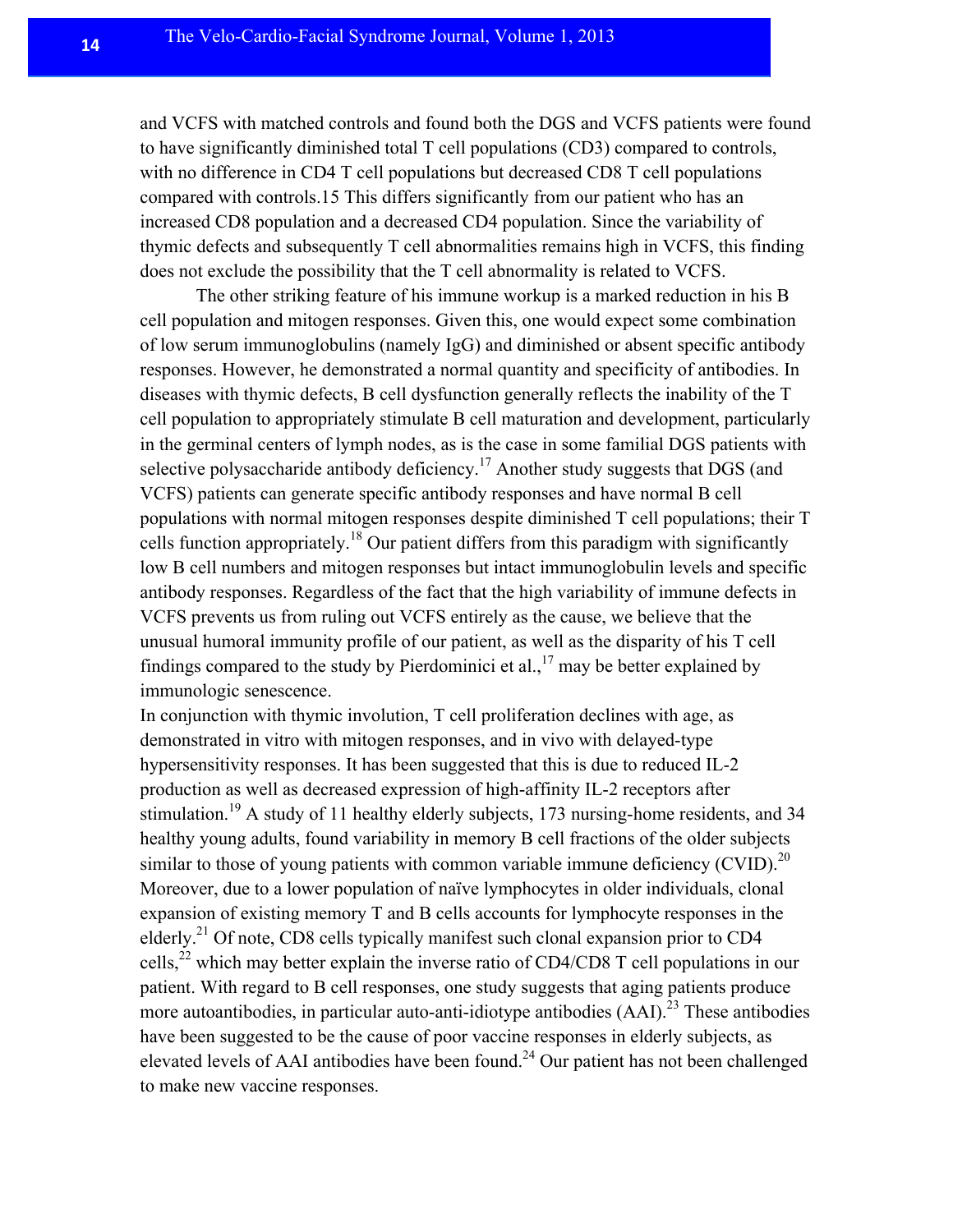Finally, the persistent specific antibody response provides the strongest piece of evidence in favor of immune senescence. Were his T cell defects, diminished B cell numbers and mitogen responses due to his VCFS, they would have been present throughout his life, likely preventing the formation of specific antibody responses to childhood immunizations such as MMR and therefore the formation of memory B cells to those responses. It is consequently more plausible that his decline in B cell function, as represented by low B cell populations and mitogen responses, is more likely due to immune senescence as described above, allowing our patient to retain the B cell memory he acquired during childhood.

## **Conclusions**

This case resembles previously reported adults in that he lacks major cardiac anomalies and is mildly stigmatized. However, he has major psychiatric and developmental problems. Although he demonstrated immune deficits which may be consistent with VCFS, they are possibly related to immune senescence at least in part. His vascular changes including cerebral advanced atrophy, carotid bruit, carotid stenosis and severe varicosities have not been previously described in an adult. Similarly, there is little documentation of endocrine and immunological abnormalities in adult patients. A comprehensive phenotypic analysis of adults with the 22q11 deletion syndrome would help clarify differences in facial anomalies and the evolution of psychiatric, hematologic, endocrine and immune dysfunction and vascular abnormalities in adults.

### **References**

- 1. Shprintzen RJ, Goldberg RB, Lewin ML, Sidoti EJ, Berkman MD, Argamaso RV, (1978). A new syndrome involving cleft palate, cardiac anomalies, typical facies, and learning disabilities: velo-cardio-facial syndrome. Cleft Palate Journal, 15:56- 62.
- 2. Shprintzen RJ (2008). Velo-cardio-facial syndrome: 30 years of study. Developmental Disabilities Research Reviews 14:3-10.
- 3. Robin N, Shprintzen RJ (2005).. Defining the clinical spectrum of deletion 22q11.2. Journal of Pediatrics, 147:90-96.
- 4. Williams MA, Shprintzen RJ, Goldberg RB (1985). Male-to-male transmission of the velo-cardio-facial syndrome: A case report and review of 60 cases. Journal of Craniofacial Genetics and Developmental Biology, 5:175-180
- 5. Shprintzen RJ, Golding-Kushner KJ (2008). Velo-Cardio-Facial Syndrome, Volume I. San Diego: Plural Publishing.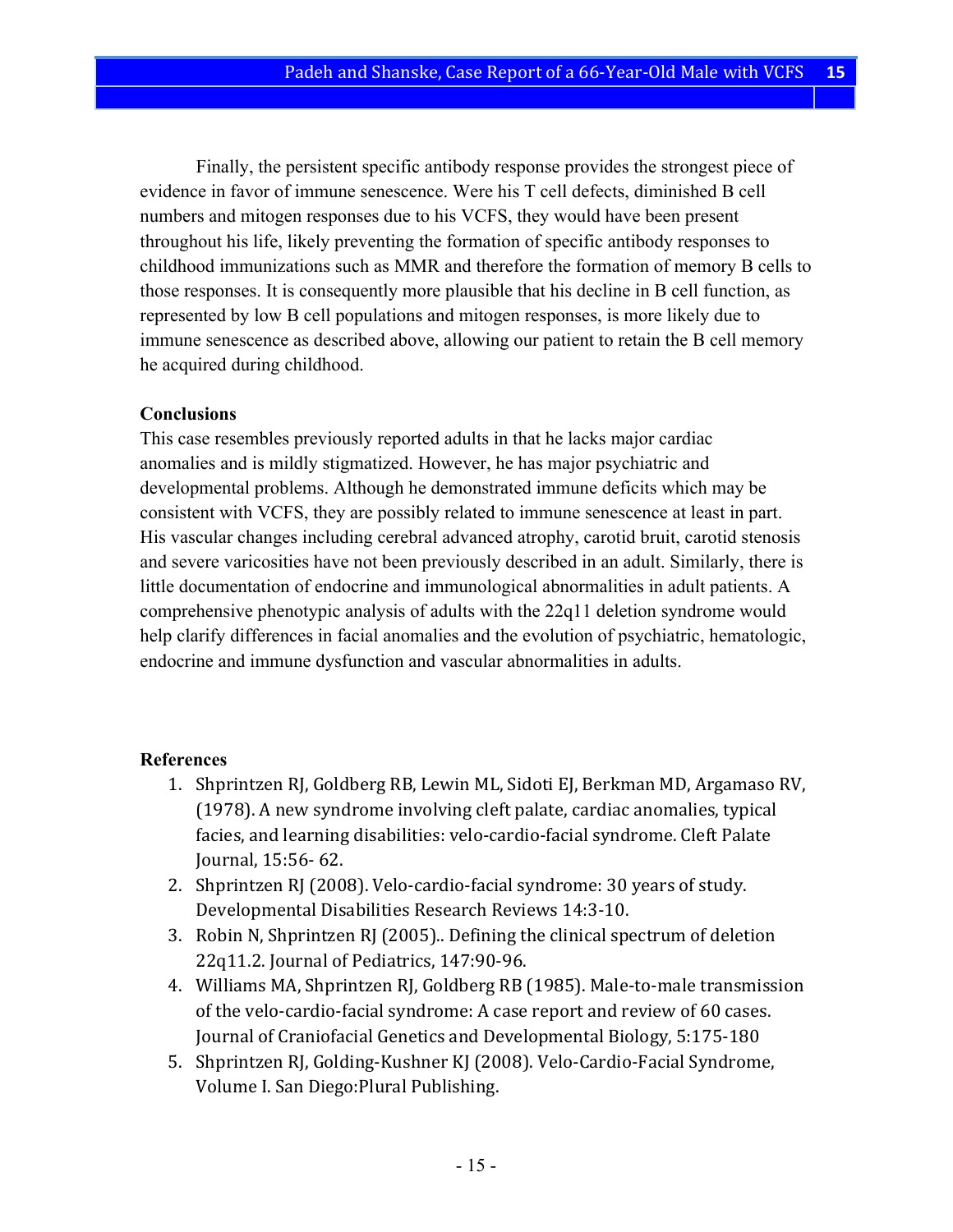- 6. Goldberg R, Motzkin B, Marion R, Scambler PJ, Shprintzen RJ (1993). Velocardio- facial syndrome: a review of 120 patients. American Journal of Medical Genetics, 45:313-319.
- 7. Sullivan KE, Jawad AF, Randall P, Driscoll DA, Emanuel BS, McDonald-McGinn DM, Zackai EH (1998). Lack of correlation between impaired T cell production, immunodeficiency, and other phenotypic features in chromosome 22q11.2 deletion syndromes. Clinical Immunology and Immunopathology, 8:141-146.
- 8. Jawad AF, McDonald-Mcginn DM, Zackai E, Sullivan KE (2001). Immunologic features of chromosome 22q11.2 deletion syndrome (DiGeorge syndrome/velocardiofacial syndrome). Journal of Pediatrics, 139:715-723.
- 9. Conley ME, Beckwith JB, Mancer JF, Tenckhoff L (1979). The spectrum of the DiGeorge syndrome. Journal of Pediatrics, 94:883-890.
- 10. Carey JC (1980). Spectrum of the DiGeorge "syndrome." Journal of Pediatrics, 96:955-956.
- 11. Goldsobel AB, Haas A, Stiehm ER (1987). Bone marrow transplantation in DiGeorge syndrome. Journal of Pediatrics, 111:40-44.
- 12. Ryan AK, Goodship JA, Wilson DI, Philip N, Levy A, Seidel H, Schuffenhauer S, Oechsler H, Belohradsky B, Prieur M, Aurias A, Raymond FL, Clayton-Smith J, Hatchwell E, McKeown C, Beener FA, Dallapiccola B, Novelli G, Hurst JA, Ignatius J, Green AJ, Winter RM, Brueton L, Brøndum-Nielsen K, Scambler PJ (1997). Spectrum of clinical features associated with interstitial chromosome 22q11 deletions: a European collaborative study. Journal of Medical Genetics, (10):798- 804.
- 13. Cohen E, Chow EW, Weksberg R, Bassett AS (1999). Phenotype of adults with the 22q11 deletion syndrome: A review. American Journal of Medical Genetics, 86:359-365.
- 14. McDonald-McGinn DM, Tonnesen MK, Laufer-Cahana A, Finucane B, Driscoll DA, Emanuel BS, Zackai EH (2001). Phenotype of the 22q11.2 deletion in individuals identified through an affected relative: cast a wide FISHing net! Genetic Medicine, 3:23-29.
- 15. Bassett AS, Hodgkinson K, Chow EW, Correia S, Scutt LE, Weksberg R (1998). 22q11 deletion syndrome in adults with schizophrenia. American Journal of Medical Genetics, 81:328-337.
- 16. Pierdominici M, Marziali M, Giovannetti A, Oliva A, Rosso R, Marino B, DiGilio MC, Gianotti A, Novelli G, Dallapiccola B, Aluti F, Pandolfi F. (2000). T cell receptor repertoire and function in patients with DiGeorge syndrome and velocardiofacial syndrome. Clinical & Experimental Immunology,  $121:127$ -132.